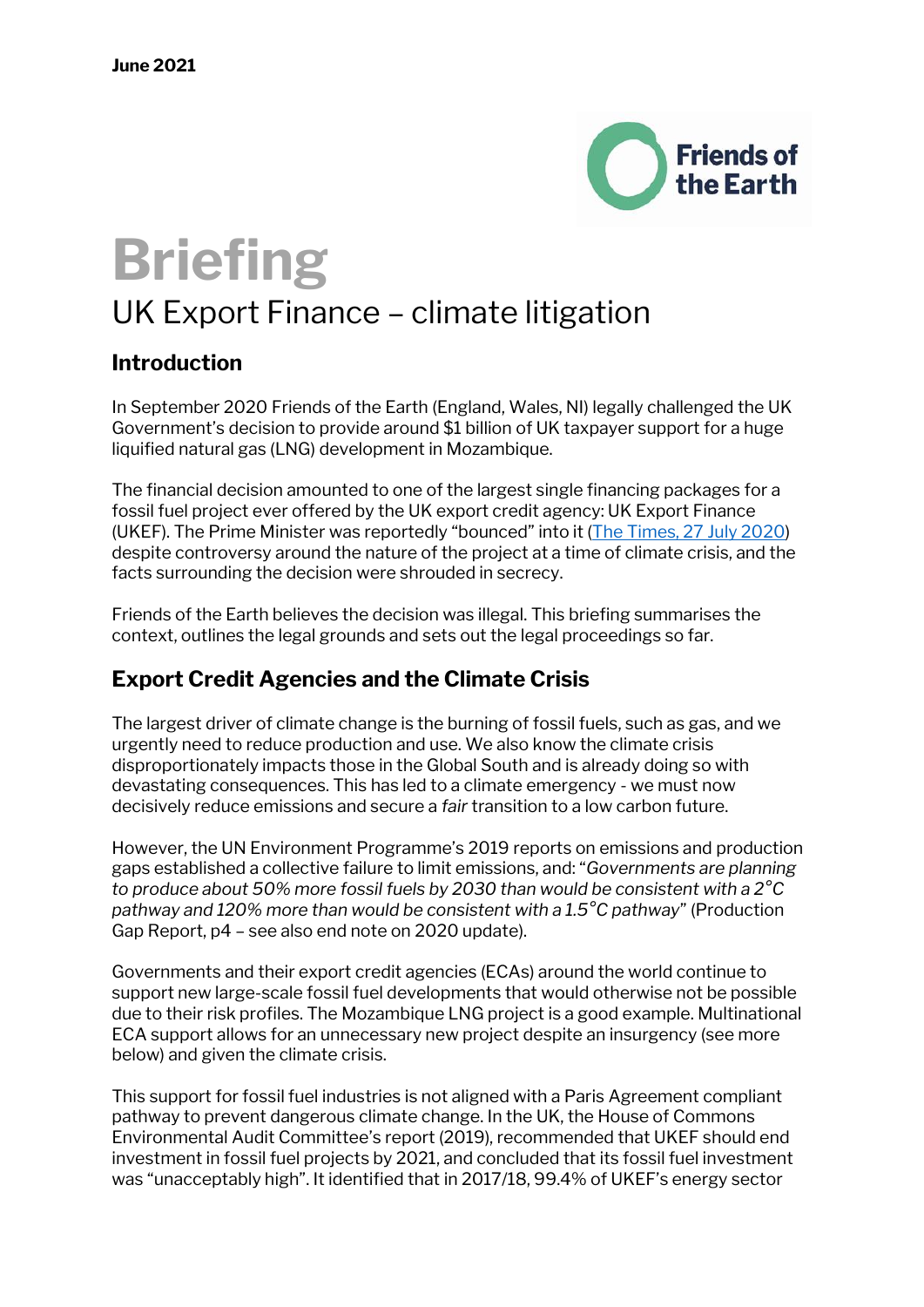#### **June 2021**

support in low- and middle-income countries went to fossil fuel projects and just 0.6% to renewables. The Committee on Climate Change also concluded in 2019 that UKEF's activities were not aligned with the UK's own climate goals. And according to Global Witness's analysis of UKEF's 2019/2020 Annual Report, £760 million has been spent supporting more than 50 fossil fuel projects in the most recent financial period.

ECA's investments are clearly a strategic problem in our fight to stop the climate crisis and the inequality it creates.

# **Mozambique LNG**

Mozambique is one of the poorest countries in the world and its people are already struggling with the impacts of climate change. It ranks 181<sup>st</sup> out of 187 countries in the most recent UNDP's Human Development Index and is considered one of the most climate vulnerable nations in the African continent.

Nevertheless, huge gas deposits were discovered in the early 2010s which has led to major international interest. The Mozambique LNG project is one of a series of linked projects to extract and produce LNG in the north of the country off the uniquely beautiful Cabo Delgado coast and neighbouring UNESCO biosphere of Quirimbas Archipelago.

The potential climate impacts of this project are very significant. When operating at full capacity it is estimated the project will produce around  $18$ MtCO<sub>2</sub> per year. The construction phase alone will increase the greenhouse gas emissions of Mozambique by up to 10% by 2022. There will be even larger emissions from the end use/burning of the gas, estimated to be around 116MtCO2e per year: *equivalent to the total emissions from the aviation sector for all EU member states combined*.

To make matters worse, communities along Mozambique's gas rich coast are already losing their homes, farmland and fisheries to make way for this damaging development. The development of the gas industry is believed to be a main factor fuelling an insurgency that has led to violence, deaths and further displacement.

# **The Judicial Review Case**

Friends of the Earth believes the decision to finance this project was unlawful and issued an application for judicial review at the High Court in September 2020. Deficient assessments of climate, environmental and human rights impacts, as well as the lack of transparency and disclosure around the decision, are considered to be illegal.

The original grounds of challenge were that:

- 1. the decision was made on the incorrect basis that the project was consistent with the UK and/or Mozambique's commitments under the Paris Agreement;
- 2. the defendants failed to consider essential issues or carry out the necessary analysis to properly determine if supporting the project aligned with the UK's and Mozambique's obligations under the Paris Agreement;